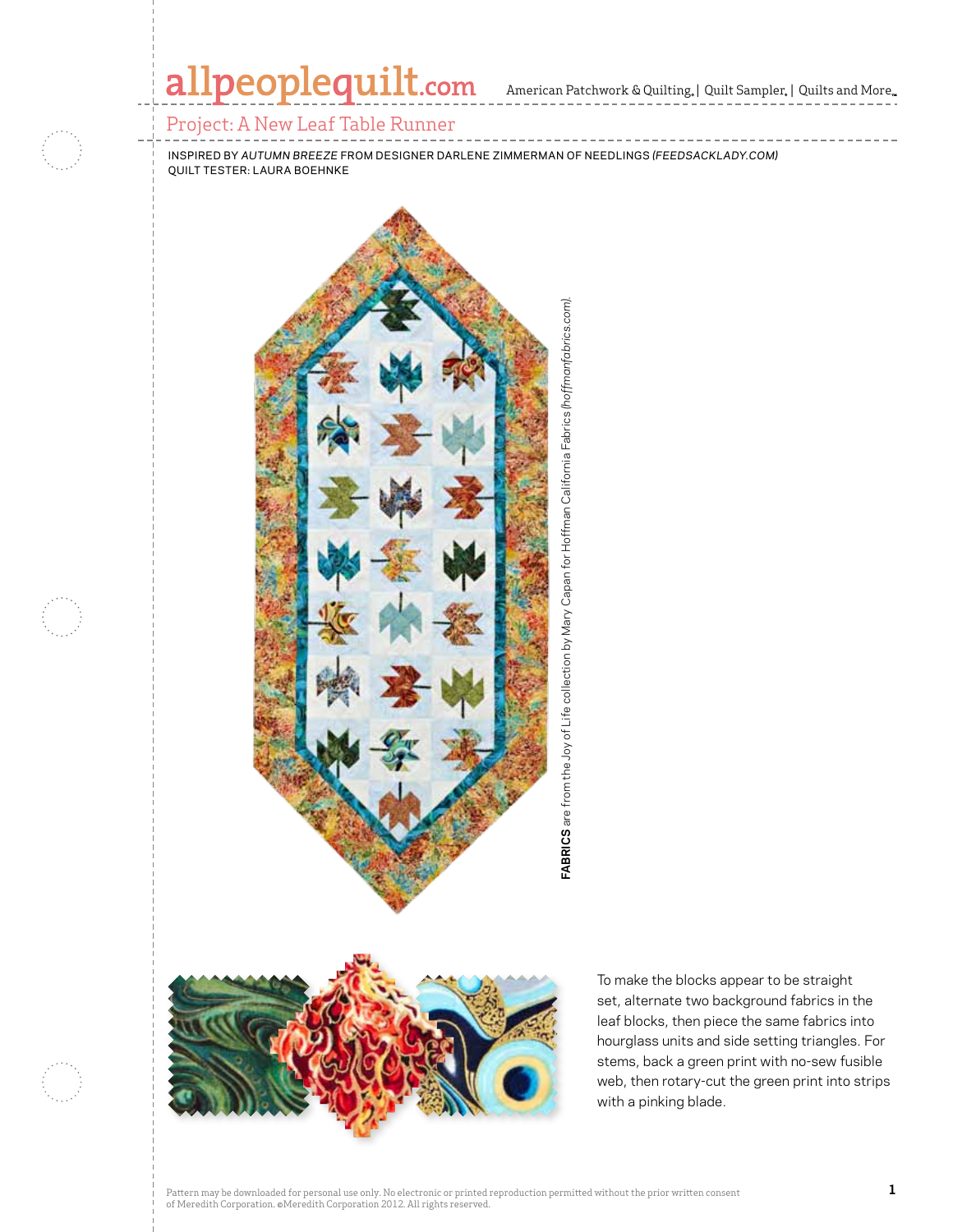# allpeoplequilt.com

Project: A New Leaf Table Runner

#### **Materials**

- **•** 1⁄2 yard light blue print (blocks, setting triangles)
- **•** 1⁄2 yard ivory print (blocks, setting triangles)
- **5/8** yard total assorted dark prints in green, turquoise, gold, and rust (blocks)
- **1⁄4** yard turquoise print (inner border)
- **•** 3/4 yard multicolor print (outer border, binding)
- **•**  <sup>4</sup>×8" rectangle dark green print (stems)
- **•**  <sup>27</sup>×55" batting
- **1%** yards backing fabric
- 3×7" rectangle heavyweight fusible web
- **•** Rotary cutter with pinking blade (or pinking shears)

Finished table runner: 201/8×483/4" Finished blocks: 3" square

Quantities are for 44/45"-wide, 100% cotton fabrics. Measurements include 1/4" seam allowances. Sew with right sides together unless otherwise stated.

## Cut Fabrics

Cut pieces in the following order.

#### **From light blue print, cut:**

- <sup>1</sup> 11-41/4" squares, cutting each diagonally twice in an X for 44 large triangles total
- <sup>•</sup> 26-1% squares, cutting each in half diagonally for 52 small triangles total
- 26-11⁄2" squares
- **From ivory print, cut:**
- <sup>1</sup> 11-41/4" squares, cutting each diagonally twice in an X for 44 large triangles total
- <sup>•</sup> 20-1% squares, cutting each in half diagonally for 40 small triangles total
- **•**  20—11⁄2" squares

**From assorted dark prints, cut 23 matching sets of:**

- 2-1% squares, cutting each in half diagonally for 4 small triangles total
- **•** 3-11⁄2" squares
- **From turquoise print, cut:**
- **•**  2—11⁄4×28" inner border strips
- 2-11⁄4×13" inner border strips
- 2-11⁄4×12" inner border strips
- **From multicolor print, cut:**
- 4-21⁄<sub>2×42</sub>" binding strips
- 2-31⁄4×30" outer border strips
- 2-31⁄4×19" outer border strips
- 2-31⁄4×16" outer border strips

#### Assemble Stem Units

- 1. Following manufacturer's instructions, press fusible-web 3×7" rectangle onto wrong side of dark green print 4×8" rectangle; let cool. Use a pinking blade to rotary-cut fused rectangle into 23- $\frac{1}{4}$  × 2 $\frac{1}{2}$ " stem strips. Peel off paper backings.
- **2.** Position a stem strip diagonally on right side of a light blue print 11⁄2" square (Diagram 1). Following manufacturer's instructions, fuse in place; let cool. Trim off excess stem strip that extends beyond edges of light blue print square to make a blue stem unit. Repeat to make 13 blue stem units total.
- 3. Using cream print 11/2" squares instead of light blue print, repeat Step 2 to make 10 cream stem units.

## Assemble Leaf Blocks

**1.** For one blue block, gather one blue stem unit, four light blue print small triangles, one light blue print  $1\frac{1}{2}$ " square, and a set of matching dark print pieces (four small triangles and three 11⁄2" squares).

- 2. Sew together a light blue print small triangle and a dark print small triangle to make a trianglesquare (Diagram 2). Press seam toward dark print. Repeat to make four triangle-squares total.
- **3.** Referring to Diagram 3, lay out triangle-squares and remaining gathered pieces in three horizontal rows. Sew together pieces in each row; press seams in directions shown in diagram. Join rows to make a blue leaf block; press seams toward middle row. The block should be 3<sup>1/2"</sup> square including seam allowances.
- 4. Repeat steps 1-3 to make 13 blue leaf blocks total.
- **5.** For each cream block, gather one cream stem unit, four cream print small triangles, one cream print 1<sup>1/2</sup>" square, and a set of matching dark print pieces (four small triangles and three 11/2" squares). Repeat steps 2 and 3 to make 10 cream leaf blocks.

#### Assemble Hourglass Blocks And Setting Triangles

- 1. Join a light blue print large triangle and a cream print large triangle to make a setting triangle (Diagram 4). Press seam toward light blue print triangle. Repeat to make 44 setting triangles total. Put aside 12 setting triangles to be used as side setting triangles in the table runner center.
- 2. Join two remaining setting triangles to make an hourglass block (Diagram 5). Press seam in one direction. The block should be 3<sup>1/2"</sup> square including seam allowances. Repeat to make 16 hourglass blocks total.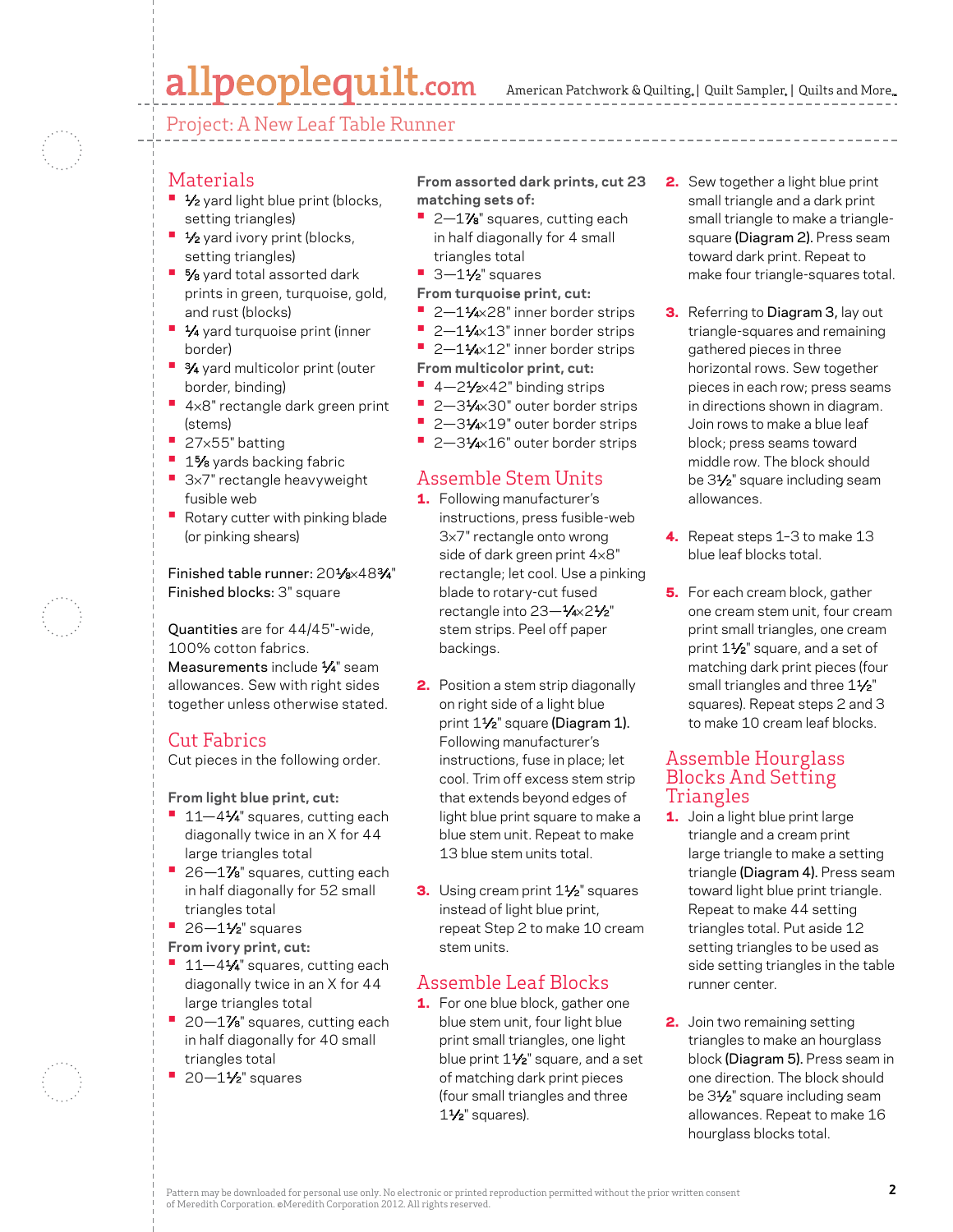American Patchwork & Quilting | Quilt Sampler | Quilts and More **APQ AUGUST 2012 CMR** 

**C. Neubauer 4-5-12**

Project: A New Leaf Table Runner

#### Assemble Table Runner Top

- **1.** Alternating leaf and hourglass blocks, lay out blocks and the 12 side setting triangles in nine diagonal rows (Table Runner Assembly Diagram). Sew together pieces in each row. Press seams toward hourglass blocks and side setting triangles.
- 2. Join rows to make table runner center. Press seams in one direction.
- 3. Center turquoise print 11/4×28" inner border strips on long edges of table runner center; sew strips to edges. Press seams toward border. Trim ends of inner border strips even with angled edges of table runner center (Diagram 6).
- 4. Sew turquoise print  $1\frac{1}{4}$ ×12" inner border strips to opposite short edges of table runner center. Press strips open, pressing seams toward border. Trim strips even with edges of adjacent border strips (Diagram 7). Add turquoise print 11⁄4×13" inner border strips to remaining edges of quilt center. Press and trim as before (Diagram 8).
- **5.** Repeat Step 3 to sew multicolor print 31⁄4×30" outer border strips to long edges of table runner center and trim.
- **6.** Repeat Step 4 to sew multicolor print 31⁄4×16" and 31⁄4×19" outer border strips to short edges of table runner center and trim to complete table runner top.

## Finish Table Runner

- 1. Layer table runner top, batting, and backing; baste. Quilt as desired.
- 2. Bind with multicolor print binding strips.



**DIAGRAM 1**



**DIAGRAM 2**





**DIAGRAM 3**



**DIAGRAM 4**



**DIAGRAM 5**



**TABLE RUNNER ASSEMBLY DIAGRAM**